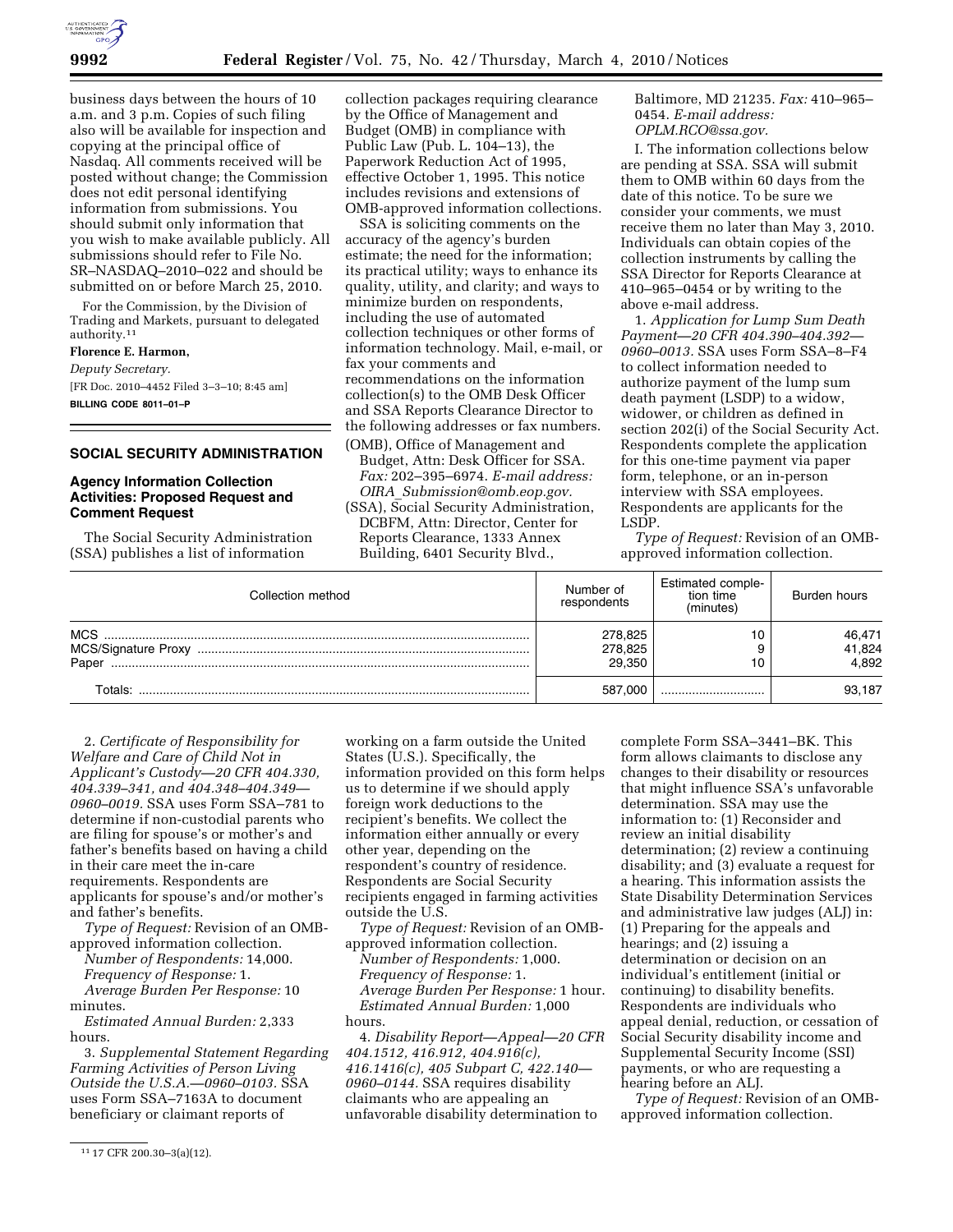| Collection method | Number of<br>respondents     | Frequency of<br>response | Average burden<br>per response<br>(minutes) | Estimated annual<br>burden<br>(hours) |
|-------------------|------------------------------|--------------------------|---------------------------------------------|---------------------------------------|
|                   | 12.604<br>843,090<br>417.268 |                          | 45<br>45<br>120                             | 9,453<br>632,318<br>834.536           |
| Totals            | 1.272.962                    |                          |                                             | 1,476,307                             |

5. *Request for Hearing by Administrative Law Judge—20 CFR 404.929, 404.933, 416.1429, 404.1433, 405.722, 418.1350—0960–0269.* When SSA denies applicants' or beneficiaries' requests for new or continuing benefits, those applicants/beneficiaries are entitled to request a hearing to appeal the decision. SSA uses Form HA–501 to document such requests. Although SSA collects this information, the actual hearings take place before ALJs employed by the Department of Health and Human Services (HHS). The respondents are: (1) Applicants for or current recipients of various Social Security benefits who want to appeal SSA's denial of their requests for new or continued benefits; and (2) Medicare Part B recipients whom SSA has determined must pay the Medicare Part B Income-Related Monthly Adjustment Amount, both of whom wish to appeal this decision at a hearing before an HHS ALJ.

*Type of Request:* Extension of an OMB-approved information collection. *Number of Respondents:* 669,469. *Frequency of Response:* 1.

*Average Burden per Response:* 10 minutes.

*Estimated Annual Burden:* 111,578 hours.

6. *Information about Joint Checking/ Savings Accounts—20 CFR 416.120, 416.1208—0960–0461.* SSA considers a person's resources when evaluating eligibility for SSI payments. Generally, we consider funds in checking and savings accounts to be resources owned by the individuals whose names appear on the account. Individuals applying for SSI, however, may rebut an assumption of ownership in a joint account if they submit certain evidence establishing the funds do not belong to them. SSA uses Form SSA–2574 to collect information from SSI applicants/recipients who object to the assumption they own all or part of the funds in a joint checking or savings account bearing their names. SSA collects information about the account from both the SSI applicant/ recipient and other account holder(s). After receiving the completed form, SSA can determine if we should consider the account to be a resource for the SSI payments applicant/recipient. The

respondents are applicants and recipients of SSI and individuals who list themselves as joint owners of financial accounts with SSI applicants/ recipients.

*Type of Request:* Revision of an OMBapproved information collection.

*Number of Respondents:* 200,000. *Frequency of Response:* 1. *Average Burden per Response:* 7 minutes.

*Estimated Annual Burden:* 23,333 hours.

7. *Request for Earnings and Benefit Estimate Statement—20 CFR 404.810— 0960–0466.* SSA uses the information collected by Form SSA–7004 to identify respondents' Social Security earnings records, extract posted earnings information, calculate potential benefit estimates, produce the resulting Social Security statements, and mail them to the requesters. The respondents are Social Security number holders requesting information about their Social Security earnings records and estimates of their potential benefits.

*Type of Request:* Revision of an OMBapproved information collection.

| Modality         | Number of re-<br>spondents | Frequency of<br>response | Average burden<br>per response<br>(minutes) | Total annual<br>burden<br>(hours) |
|------------------|----------------------------|--------------------------|---------------------------------------------|-----------------------------------|
| Internet Version | 127,000<br>426.000         |                          | 5                                           | 10,583<br>35,500                  |
| Totals           | 553,000                    |                          |                                             | 46,083                            |

8. *Beneficiary Recontact Form—20 CFR 404.703, 404.705—0960–0502.* SSA must ensure that recipients of disability payments continue to be eligible for their payments. Research has indicated benefit recipients may fail to report circumstances that affect their benefits. Two such cases are: (1) When parents receiving disability benefits for their child marry; and (2) the removal of an entitled child from parents' care. SSA uses Form SSA–1588–OCR–SM to ask mothers/fathers about their marital status and children in care to detect overpayments and avoid continuing payment to those are no longer entitled. Respondents are recipients of mother/ father Social Security benefits.

*Type of Request:* Revision of an OMBapproved information collection.

*Number of Respondents:* 133,400. *Frequency of Response:* 1. *Average Burden per Response:* 5 minutes.

*Estimated Annual Burden:* 11,117 hours.

9. *Complaint Form for Allegations of Discrimination in Programs or Activities Conducted by the Social Security Administration—0960–0585.* SSA uses Form SSA–437 to investigate and formally resolve complaints of discrimination based on disability, race, color, national origin (including limited English proficiency), sex, sexual orientation, age, religion, or retaliation for having participated in a proceeding

under this administrative complaint process in connection with an SSA program or activity. SSA also uses this form to review, investigate, and resolve complaints alleging discrimination based on status as a parent in education, training programs, or activities conducted by SSA. Individuals who believe SSA discriminated against them on any of the above bases may file a written complaint of discrimination. SSA uses the information to identify the complainant; identify the alleged discriminatory act; ascertain the date of such alleged act; obtain the identity of any individual(s) with information about the alleged discrimination; and ascertain other relevant information that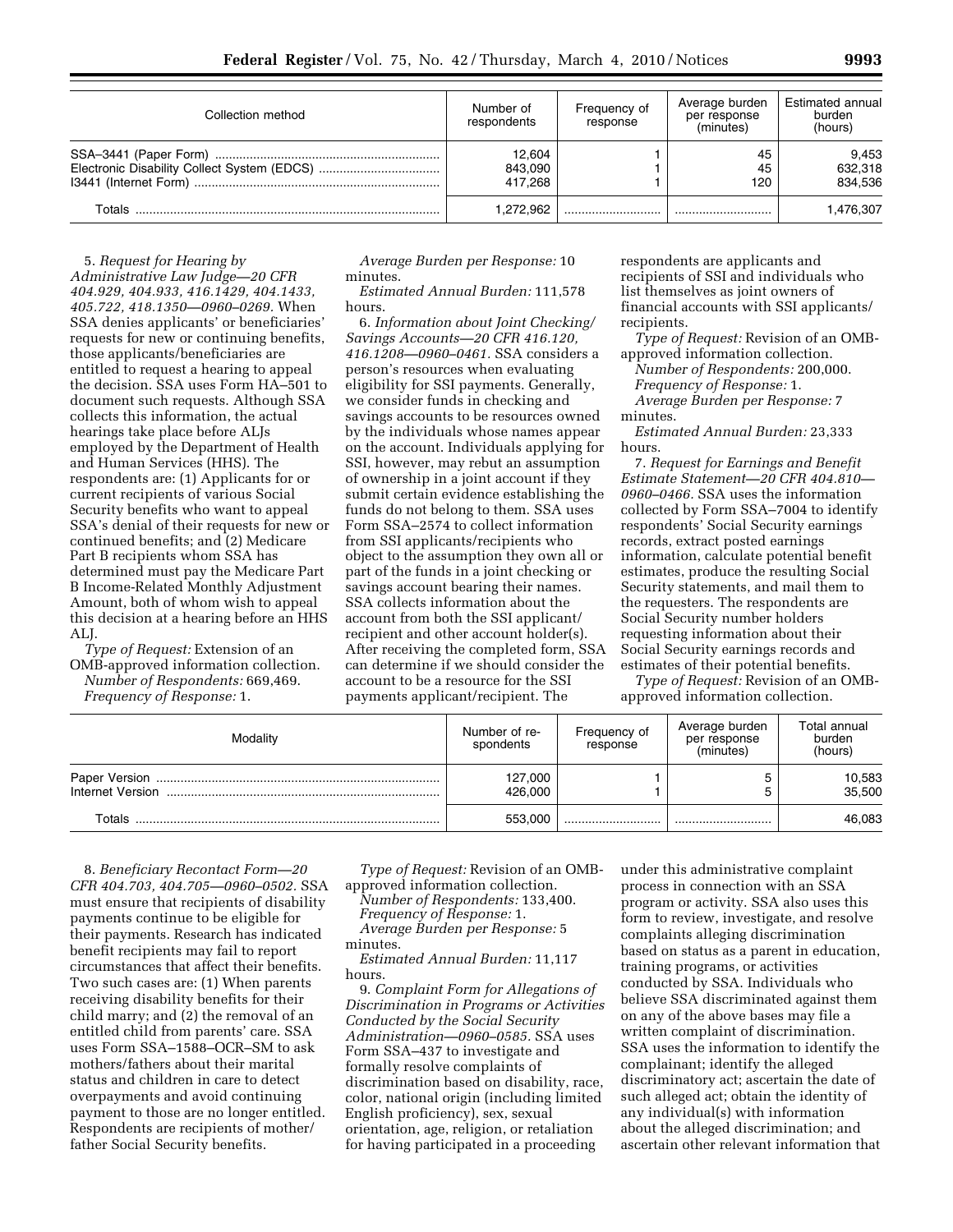would assist in the investigation and resolution of the complaint. Respondents are individuals who believe SSA or SSA employees, contractors, or agents in programs or activities conducted by SSA discriminated against them.

*Type of Request:* Extension of an OMB-approved information collection. *Number of Respondents:* 140. *Frequency of Response:* 1. *Average Burden per Response:* 1 hour.

# *Estimated Annual Burden:* 140 hours.

10. *Social Security Benefits Application—20 CFR 404.310–404.311, 404.315–404.322, 404.330–404.333, 404.601–404.603, and 404.1501– 404.1512—0960–0618.* This collection comprises the various application modalities for retirement, survivors, and disability benefits. These modalities include paper forms (SSA Forms SSA– 1, SSA–2, and SSA–16), Modernized

Claims System (MCS) screens for inperson field office interview applications, and the Internet-based iClaim application. This information collection request (ICR) is for additions and revisions to the information collection.

*Type of Request:* Revision of an OMBapproved information collection.

*Paper Forms/Accompanying MCS Screens Burden Information:* 

| Collection method | Number of<br>respondents                           | Frequency of<br>response | Average<br>burden<br>per response<br>(minutes) | Estimated<br>annual burden<br>(hours)       |
|-------------------|----------------------------------------------------|--------------------------|------------------------------------------------|---------------------------------------------|
|                   | Form SSA-1                                         |                          |                                                |                                             |
|                   | 172,200<br>1,250,800<br>20,000<br>299,000<br>1,000 |                          | 11<br>10<br>11<br>7<br>7                       | 31,570<br>208,467<br>3,667<br>34,883<br>117 |
|                   | 1,743,000                                          |                          |                                                | 278,704                                     |
|                   | Form SSA-2                                         |                          |                                                |                                             |
|                   | 36,860<br>331,740<br>3,800<br>372,400              |                          | 15<br>14<br>15                                 | 9,215<br>77,406<br>950<br>87,571            |
|                   | Form SSA-16                                        |                          |                                                |                                             |
|                   |                                                    |                          |                                                |                                             |
|                   | 218,657<br>1,967,913<br>24,161<br>2,210,731        |                          | 20<br>19<br>20                                 | 72.886<br>623,172<br>8,054<br>704,112       |
|                   |                                                    |                          |                                                |                                             |
|                   | <b>iClaim</b>                                      |                          |                                                |                                             |
|                   | 28,118<br>28,118<br>541.851<br>200,000             |                          | 15<br>5<br>15<br>10                            | 7,030<br>2,343<br>135,463<br>33,333         |
|                   | 798,087                                            |                          |                                                | 178,169                                     |

*Aggregate Public Reporting Burden:*  1,248,556 hours.

11. *SSI Telephone Wage Reporting System (SSITWR)—20 CFR 416.701– 0732—0960–0715.* SSA requires SSI recipients to report changes that could affect their eligibility for and the amount of their SSI payments, such as changes in income, resources, and living arrangements. The SSITWR, formerly the Statement for SSI Monthly Wage

Reporting (Telephone), enables SSI recipients to meet these requirements by providing them with a fully automated mechanism to report their monthly wages by telephone, instead of contacting their local field offices. The SSITWR allows callers to report their wages either by speaking their responses through voice recognition technology, or by keying in responses using the telephone key pad. To ensure the

security of the information provided, SSITWR asks callers to provide information SSA can compare against its records for authentication purposes. Once the system authenticates the identity of the callers, the callers can speak or key in their wage data. The respondents are SSI recipients, deemors, and representative payees of recipients. Type of Request: Revision of an OMB-

approved information collection.

| Collection<br>method                  | Frequency of<br>reporting | Number of<br>respondents | Estimated com-<br>pletion time<br>(minutes) | <b>Burden</b><br>(hours) |
|---------------------------------------|---------------------------|--------------------------|---------------------------------------------|--------------------------|
| Training/Instruction<br><b>SSITWR</b> | 12                        | 85,000<br>85,000         | 35<br>∽<br>ັ                                | 49,584<br>85,000         |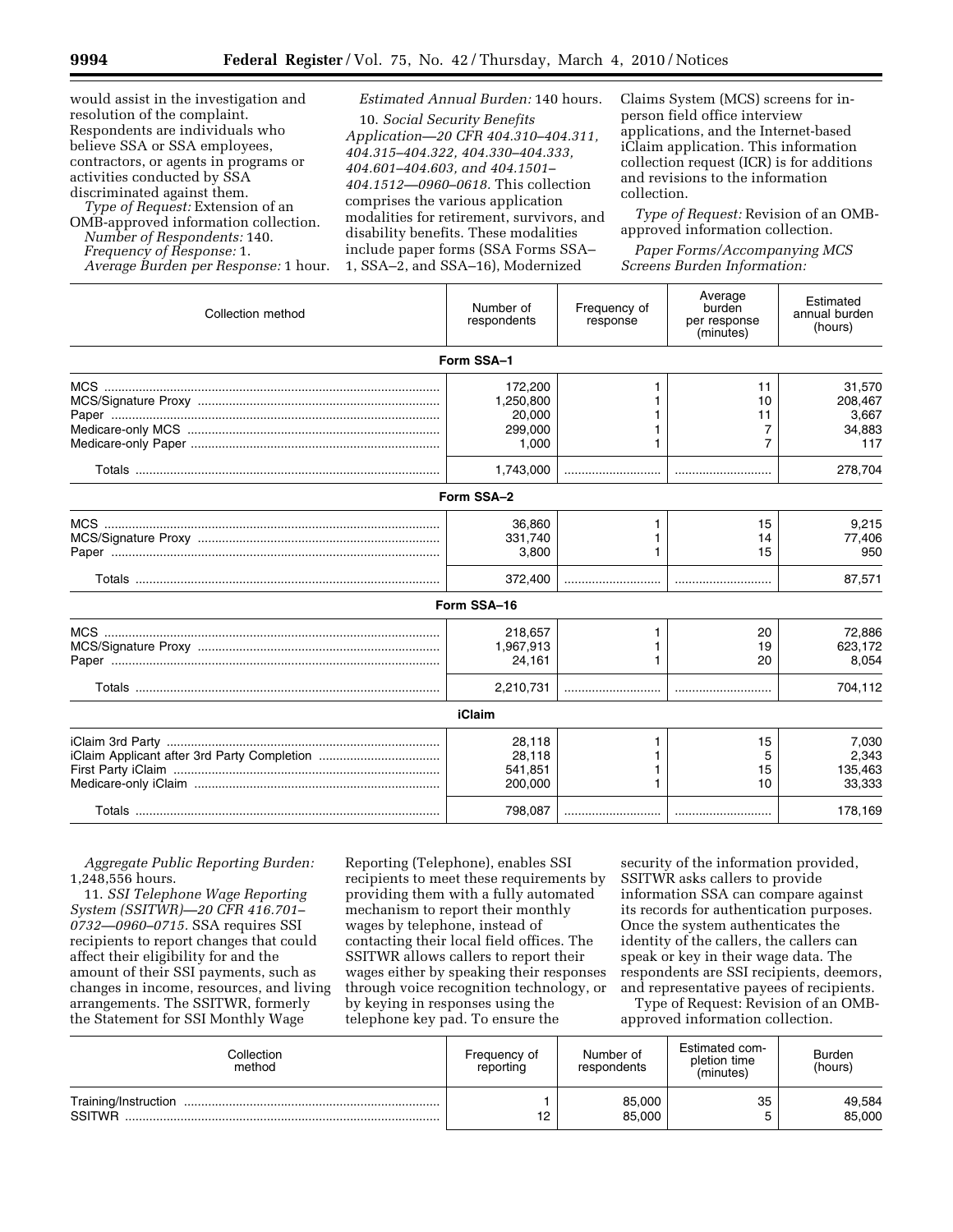| Collection<br>method | Frequency of<br>reporting | Number of<br>respondents | Estimated com-<br>pletion time<br>(minutes) | Burden<br>(hours) |
|----------------------|---------------------------|--------------------------|---------------------------------------------|-------------------|
| Total                |                           | *85.000                  |                                             | 134,584           |

**Note:** \* The same 85,000 respondents are completing both activities, so the actual total number of respondents is only 85,000.

12. *Treating Physician Consultative Examination Interest Form—20 CFR 404.1519g—20 CFR 404.1519i—0960– 0751.* When an applicant for Social Security disability benefits has not consulted a physician for a specified period preceding the application, SSA will ask the applicant to complete a consultative examination (CE). If the applicant has a treating physician (TP), SSA sends a medical evidence of record request letter and Form SSA–84 to the applicant's TP; the TP completes the latter form and returns it to SSA to indicate interest in conducting the CE. If the TP does not return the form, SSA assumes the TP is not interested in performing the CE. Respondents are disability benefits applicants' treating physicians.

*Type of Request:* Revision of an OMBapproved information collection.

*Number of Respondents:* 168. *Frequency of Response:* 1. *Average Burden Per Response:* 5

minutes.

*Estimated Annual Burden:* 14 hours. 13. *Claimant Travel Reimbursement Request—20 CFR 404.999a–20 CFR 404.99c—0960–0752.* SSA sends Form SSA–104 to Social Security benefits recipients with a CE appointment notice. To receive reimbursement for their travel expenses to the CE, recipients must: (1) Submit an itemized list of expenditures for their round trip; and (2) complete, sign, and return the SSA–104 to SSA. SSA collects this information to determine the amount of reimbursement. Respondents are applicants for disability claims applying for reimbursement of travel expenses to a CE.

*Type of Request:* Revision of an OMBapproved information collection.

*Number of Respondents:* 11,092. *Frequency of Response:* 1. *Average Burden Per Response:* 10 minutes.

*Estimated Annual Burden:* 1,849 hours.

II. SSA has submitted the information collections listed below to OMB for clearance. Your comments on the information collections would be most useful if OMB and SSA receive them within 30 days from the date of this publication. To be sure we consider your comments, we must receive them no later than April 5, 2010. You can obtain a copy of the OMB clearance packages by calling the SSA Director for Reports Clearance at 410–965–0454 or by writing to the above e-mail address.

1. *Farm Self-Employment Questionnaire—20 CFR 404.1082(c) & 404.1095—0960–0061.* Section 211(a) of the Social Security Act requires the existence of a trade or business as a prerequisite for determining if an individual or partnership can claim net earnings from self-employment. During a personal interview, the requesting Social Security field office uses Form SSA–7165 to elicit the information necessary to establish the existence of an agricultural trade or business and subsequent covered earnings for Social

Security entitlement purposes. The respondents are applicants for Social Security benefits whose entitlement depends on whether the worker has covered earnings from self-employment as a farmer.

*Type of Request:* Revision of an OMBapproved information collection.

*Number of Respondents:* 47,500.

*Frequency of Response:* 1.

*Average Burden Per Response:* 10 minutes.

*Estimated Annual Burden:* 7,917 hours.

2. *Statement for Determining Continuing Eligibility Supplemental Security Income Payment—20 CFR 416.204—0960–0145.* SSA uses the information from Form SSA–8202–BK to conduct low- and middle-errorprofile (LEP–MEP) telephone or face-toface redetermination (RZ) interviews with SSI recipients and representative payees. The information SSA collects during the interview is needed to determine whether SSI recipients have met and continue to meet all statutory and regulatory requirements for SSI eligibility and whether they have been, and are still receiving, the correct payment amount.

**Note:** SSA published this information collection with the incorrect burden information on December 28, 2009 at 74 FR 68655. The correct information is below.

*Type of Request:* Revision of an OMBapproved information collection.

| Form No.                     | Number of<br>respondents | Frequency<br>of response | Average burden<br>per response<br>(minutes) | Total annual<br>burden<br>(hours) |
|------------------------------|--------------------------|--------------------------|---------------------------------------------|-----------------------------------|
| SSA-8202-BK<br><b>MSSICS</b> | 235,390<br>333,408       |                          | 21<br>20                                    | 82,387<br>111,136                 |
| Totals                       | 568.798                  |                          |                                             | 193,523                           |

3. *Claimant Statement About Loan of Food or Shelter; Statement About Food or Shelter Provided to Another—20 CFR 416.1130–416.1148—0960–0529.* SSA uses Forms SSA–5062 and SSA–L5063 to obtain statements about food and/or shelter provided to SSI claimants or recipients. SSA uses this information to determine whether food and/or shelter are bona fide loans or if SSA should count them as income for SSI purposes.

This determination can affect a claimant or recipient's eligibility for SSI and the amount of SSI payments. The respondents are claimants and recipients for SSI payments and individuals who provide loans of food or shelter to them.

*Type of Request:* Revision of an OMBapproved information collection.

*Number of Respondents:* 131,080. *Frequency of Response:* 1.

*Average Burden Per Response:* 10 minutes.

*Estimated Annual Burden:* 21,847 hours.

4. *Request To Resolve Questionable Quarters of Coverage (QC); Request for QC History Based on Relationship— 0960–0575.* The Personal Responsibility and Work Opportunity Reconciliation Act states that aliens admitted for lawful residence who have worked and earned 40 qualifying QCs for Social Security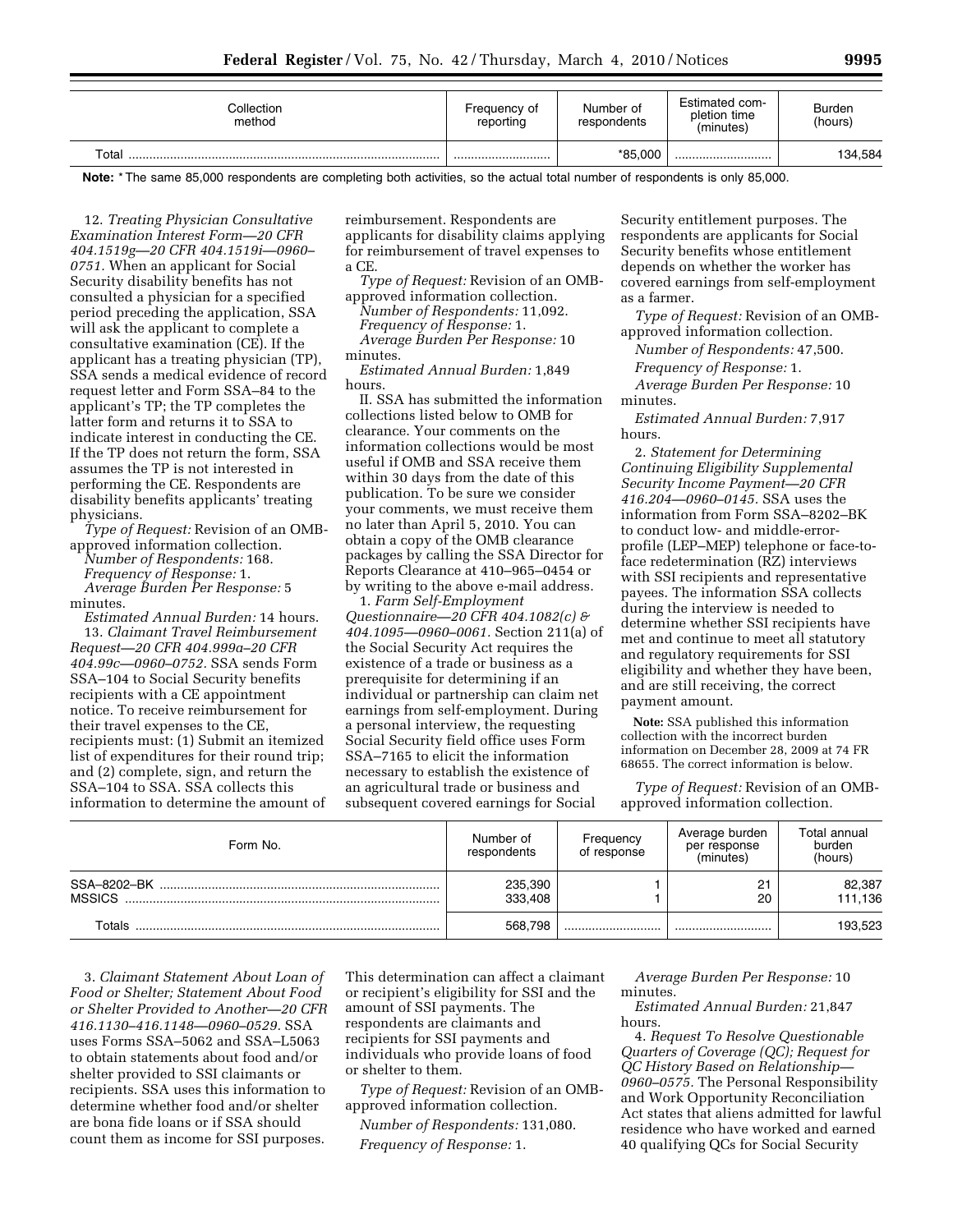purposes can generally receive State benefits. States complete Form SSA–512 to request clarification from SSA on questionable QC information. Specifically, States use this form to request QC information for an alien's spouse or child in cases where the alien does not sign a consent form giving

permission to access his/her Social Security records. We can allocate QCs to a spouse and/or to a child under age 18, if needed, to obtain 40 qualifying QCs for the alien. The respondents are State agencies that require QC information to determine eligibility for benefits.

**Note:** This is a correction notice. SSA published this information collection with the incorrect burden information on December 28, 2009 at 74 FR 68655. In addition, since we are revising the Privacy Act Statement, this is now a revision of an OMB-approved information collection.

*Type of Request:* Revision of an OMBapproved information collection.

| Form No.          | Number of<br>respondents | Frequency of<br>response | Average burden<br>per response<br>(minutes) | Total annual<br>burden<br>(hours) |
|-------------------|--------------------------|--------------------------|---------------------------------------------|-----------------------------------|
|                   | 25,000<br>25.000         |                          | ົ<br>՟                                      | 833<br>833                        |
| $\mathsf{Totals}$ | 50.000                   |                          |                                             | .666                              |

5. *Site Review Questionnaire for Volume and Fee-for-Service Payees and Beneficiary Interview Form—20 CFR 404.2035, 404.2065, 416.665, 416.701, and 416.708—0960–0633.* SSA asks organizational representative payees to complete Form SSA–637, Site Review Questionnaire for Volume and Fee-for-Service Payees, to provide information on how they carry out their representative payee responsibilities, including how they manage beneficiary

funds. SSA then obtains information from the beneficiaries these organizations represent via the SSA– 639, Beneficiary Interview Form, to corroborate the payees' statements. Due to the sensitivity of the information, SSA employees always complete the forms based on the answers respondents give during the interview. The respondents are individuals, State and local governments, and non-profit and for-profit organizations that serve as

representative payees and the beneficiaries they serve.

**Note:** This is a correction notice. SSA published this information collection as an extension on December 08, 2009 at 74 FR 64801. Since we are revising the Privacy Act Statement, this is now a revision of an OMBapproved information collection.

*Type of Request:* Revision of an OMBapproved information collection.

| Form No.           | Number of<br>respondents | Frequency of<br>response | Average burden<br>per response<br>(minutes) | Total annual<br>burden<br>(hours) |
|--------------------|--------------------------|--------------------------|---------------------------------------------|-----------------------------------|
| SSA-637<br>SSA-639 | 2,001<br>9,341           |                          | 120<br>10                                   | 4,002<br>1,557                    |
| Totals             | 11.342                   |                          |                                             | 5,559                             |

6. *Direct Deposit Sign-Up Form (Country)—31 CFR 210—0960–0686.*  SSA's International Direct Deposit Program allows beneficiaries living abroad to receive their payments via direct deposit to an account at a financial institution outside the United States. SSA uses Form SSA–1199 to obtain the direct deposit information for such foreign accounts. Routing account number information varies slightly for each foreign country, so we use a variation of the Treasury Department's Form SF–1199A for each country. The respondents are Social Security beneficiaries residing abroad who want SSA to deposit their benefits payments directly to a foreign financial institution.

*Type of Request:* Revision of an OMBapproved information collection.

*Number of Respondents:* 5,000.

*Frequency of Response:* 1.

*Average Burden per Response:* 5 minutes.

*Estimated Annual Burden:* 417 hours.

7. *Certification of Prisoner Identity Information—20 CFR 422.107—0960– 0688.* This regulation stipulates that when a valid agreement is in place, prison officials may verify the identity of certain incarcerated U.S. citizens who need replacement Social Security cards. Information the prison officials provide will come from the official prison files, sent on prison letterhead. SSA uses this information to establish the applicant's identity in the replacement Social Security card process. The respondents are prison officials who certify the identities of prisoners applying for replacement Social Security cards.

**Note:** This is a correction notice. SSA published this information collection as an extension on December 08, 2009 at 74 FR 64801. Since we are revising the Privacy Act Statement, this is now a revision of an OMBapproved information collection.

*Type of Request:* Revision of an OMBapproved information collection.

*Number of Respondents:* 1,000. *Frequency of Response:* 200.

*Average Burden per Response:* 3 minutes.

*Estimated Annual Burden:* 10,000 hours.

8. *Temporary Extension of Attorney Fee Payment System to Title XVI; 5– Year Demonstration Project Extending Fee Withholding and Payment Procedures to Eligible Non-Attorney Representatives; Definition of Past-Due Benefits; and Assessment for Fee Payment Services—20 CFR 404.1717, 404.1730(c)(1), 404.1730(c)(2)(i), 404.1730(c)(2)(ii), 416.1517, 416.1528(a), 416.1530(c)(1), 416.1530(c)(2)(i), 416.1530(c)(2)(i)— 0960–0745.* Section 302 of the Social Security Protection Act of 2004 (SSPA), Public Law 108–203, amended section 1631(d)(2) of the Social Security Act to temporarily extend the Title II attorney fee withholding and direct payment process to Title XVI. Section 303 of the SSPA directed SSA to develop and conduct a 5-year nationwide demonstration project to allow qualifying non-attorneys the option of